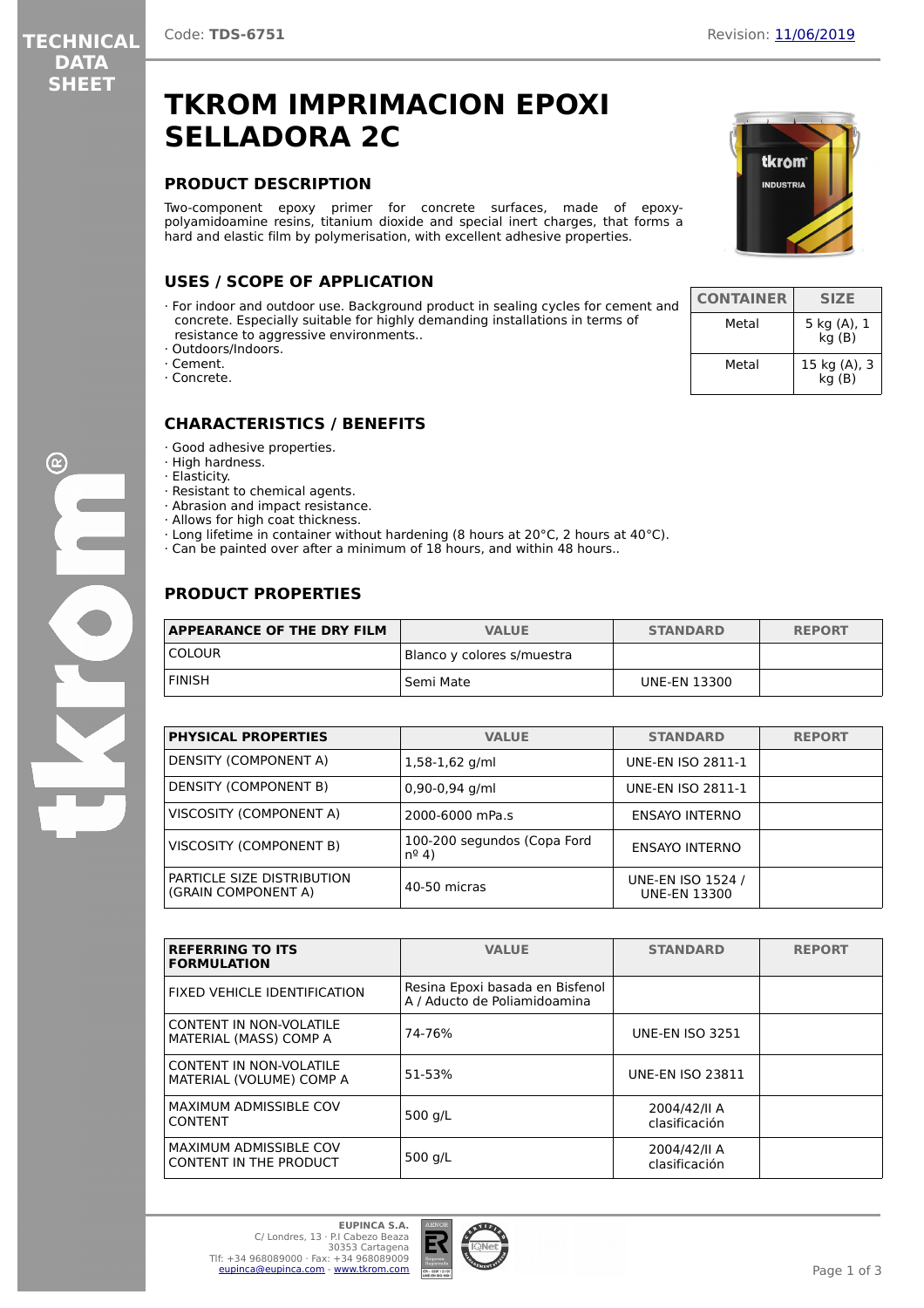| <b>DATA</b> |  |
|-------------|--|
| SHEET       |  |

| <b>APPLICATION PROPERTIES</b> | <b>VALUE</b>                                                   | <b>STANDARD</b>             | <b>REPORT</b> |
|-------------------------------|----------------------------------------------------------------|-----------------------------|---------------|
| THEORETICAL YIELD             | 7-9 m <sup>2</sup> /L - 4-6 m <sup>2</sup> /kg a 70µm<br>secas | <b>UNE-EN ISO 23811</b>     |               |
| THINNING                      | $0 - 20%$                                                      | SEGÚN SISTEMA<br>APLICACIÓN |               |
| <b>THINNER</b>                | TKROM Disolvente 370 Epoxi-<br>Estufa                          |                             |               |

#### **MEDIUM CONDITIONS**

If outside, do not apply if rain is forecast, in strong midday sun or on very humid days.

#### **MEDIUM PREPARATION**

CONCRETE, CEMENT OR POLYESTER SURFACES

· clean the surface and apply one or two coats of TKROM 2C EPOXY SEALANT PRIMER. In the case of floors, the pores of the surface should be opened using chemical or mechanical means.

#### **APPLICATION PROCESSES**

| <b>PROCESS</b>       | <b>INSTRUCTIONS</b>                                                                                                                                                                                                                                        |  |
|----------------------|------------------------------------------------------------------------------------------------------------------------------------------------------------------------------------------------------------------------------------------------------------|--|
| PRODUCT PREPARATION  | . Stir until the product and catalyst are properly homogenised.<br>$\cdot$ Mix in a proportion of 5:1 by weight, or 3:1 by volume<br>(base:catalyst), stir and wait for 10-20 minutes before applying to<br>allow the activation of the reaction to begin. |  |
|                      |                                                                                                                                                                                                                                                            |  |
|                      | $\cdot$ Use the mixture within 8 hours at 20 $\degree$ C or 2 hours at 40 $\degree$ C.                                                                                                                                                                     |  |
|                      | · Stir again at regular intervals.                                                                                                                                                                                                                         |  |
|                      | · Adjust viscosity.                                                                                                                                                                                                                                        |  |
|                      | Evaporation will take place during prolonged application, so the<br>viscosity will have to be adjusted.                                                                                                                                                    |  |
| <b>APPLICATION</b>   | It can be applied with a brush, roller, spray gun or airless paint<br>sprayer.                                                                                                                                                                             |  |
|                      | If applying with a brush or roller, dilute by 0%-10% using TKROM 370<br>Epoxy Thinner TDS-6919.                                                                                                                                                            |  |
|                      | If applying with a spray gun, dilute to a viscosity of 28-32 seconds in<br>a No. 4 Ford cup, with 10-20% of the same thinner.                                                                                                                              |  |
|                      | · If applying with an airless paint sprayer, dilute to a viscosity of 60<br>seconds in a No. 4 Ford cup, with 0-5% of the same thinner.                                                                                                                    |  |
| <b>TOOL CLEANING</b> | . All tools that are used must be cleaned immediately after use with<br>any of the recommended thinners, or with TKROM 302 UNIVERSAL<br>THINNER (TDS-6961).                                                                                                |  |

## **WAIT TIMES**

Drying at 20°C and 65% relative humidity: The product is dust free dry in 45 minutes. Tack free after 4 hours. Through dry in 8-12 hours. Completely dry in 7 days. It can be painted over after 18 hours, and within a maximum of 48 hours.

## **SAFETY**

Users should refer to the labelling and the latest version of the product's Safety Data Sheet for any information regarding safety issues related to use, storage, transport and waste disposal. The Safety Data Sheet contains all of the physical, environmental and toxicological data on the product, and information on all other issues related to this topic.

 $\mathbf{C}$